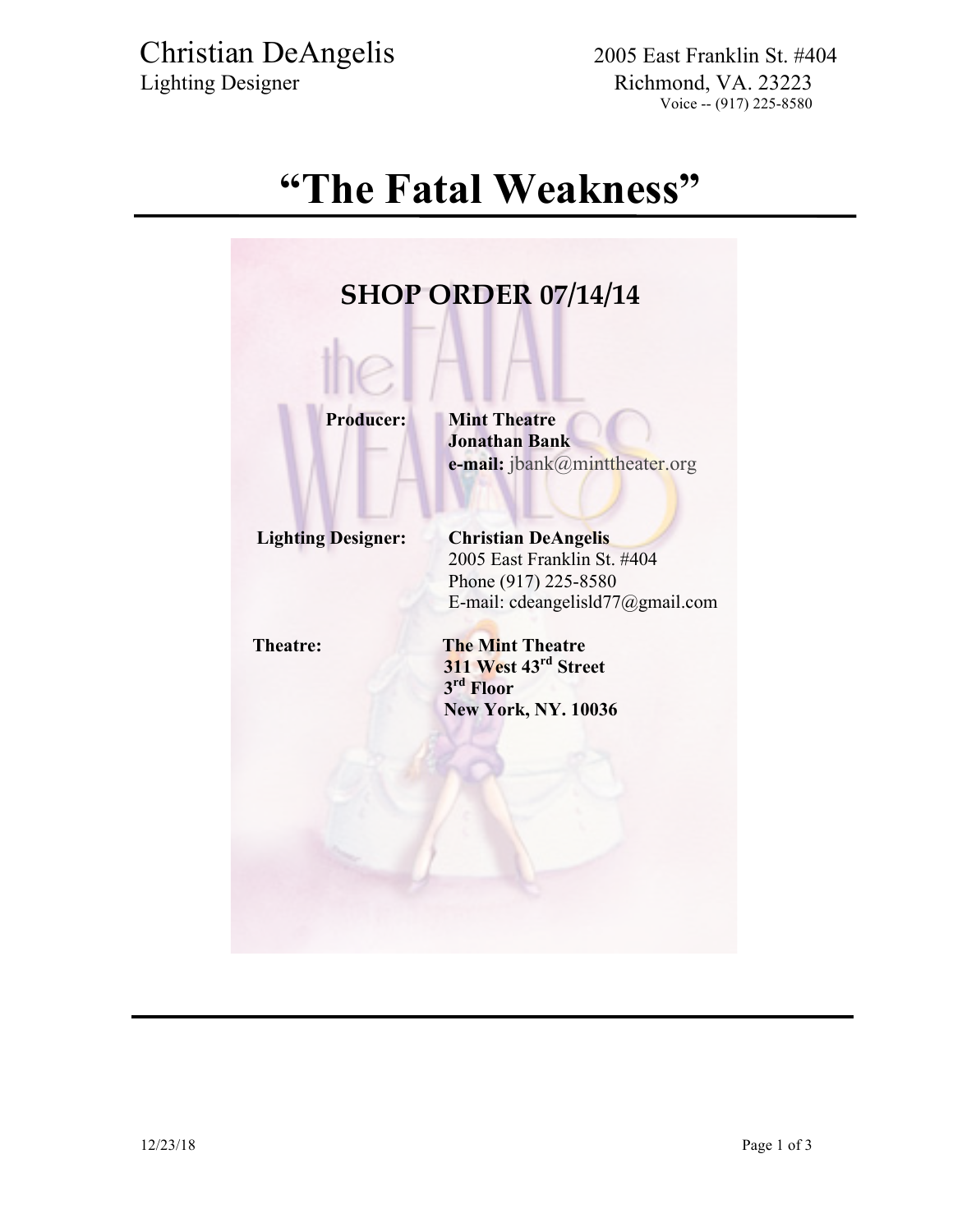

Christian DeAngelis 2005 East Franklin St. #404

Lighting Designer Richmond, VA. 23223 Voice -- (917) 225-8580

# **"Philip Goes Forth"**

**Date: July 14th, 2013 Load In: August 4th, 2013 Opening: August 19th, 2013 Closing: October 12th, 2013 Venue: The Mint Theatre**

### **General Responsibility:**

- **The implementation of this lighting design must comply with the most stringent applicable federal and local safety and fire codes. All light plots, drawings, and this equipment list represent design intent and visual concepts only. The lighting designer is unqualified to determine structural appropriateness of this design and will not assume responsibility for improper engineering, construction, handling, or use of the lighting equipment that implements this design.**
- **Absolutely no substitutions or alterations in materials or methods will be acceptable, unless specifically approved by the designer and production electrician.**
- **Any revisions or substitutions must be disclosed at the time of the bid.**
- **Entire package is to be made ready by supplier and is to include all connectors, cables, controls, frames, etc. so as to comprise a complete working system.**
- **All units, gel frames, mounting hardware, and safety chains should be painted flat black, front and back, except where noted.**